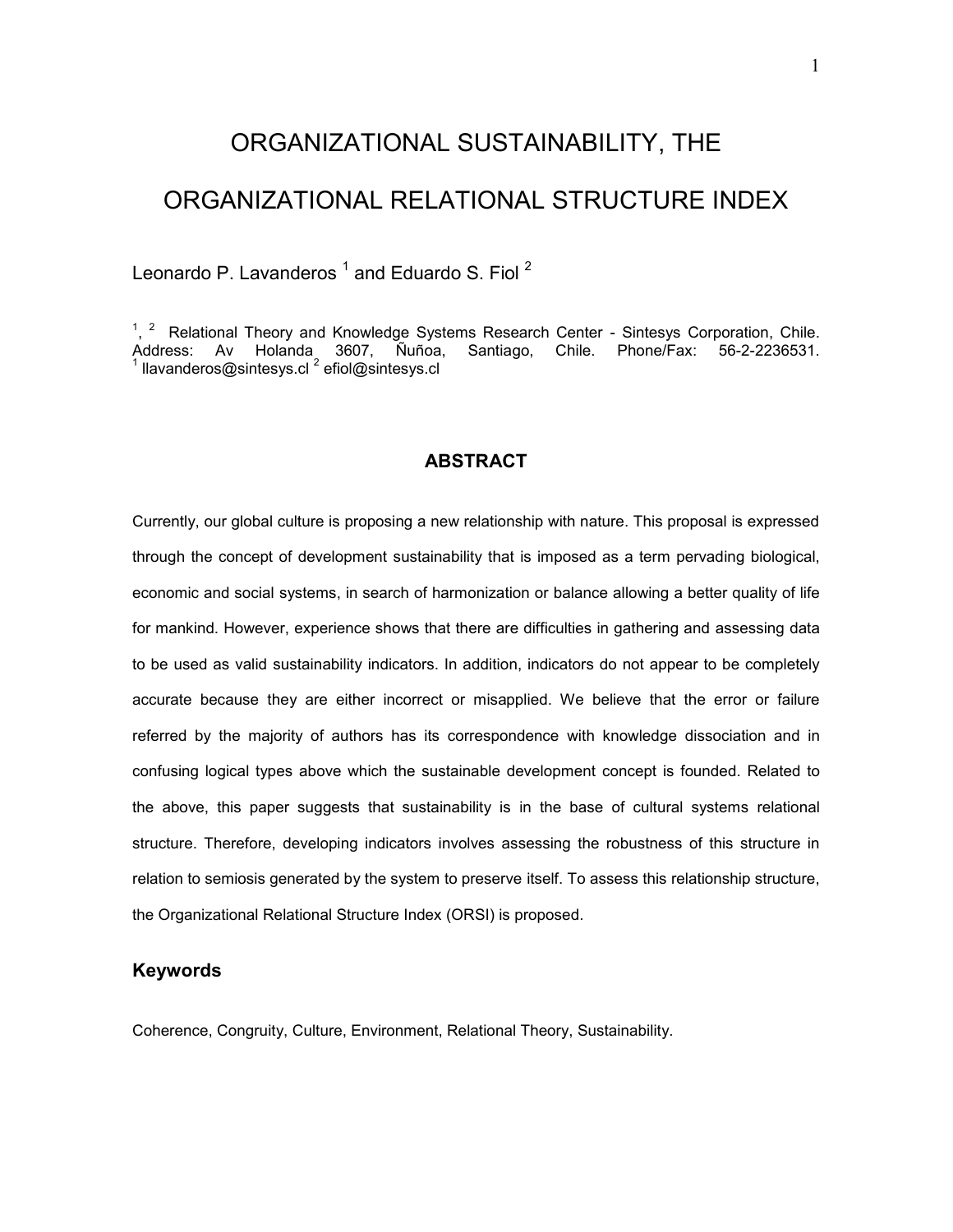#### **1 INTRODUCTION**

#### **1.1 Background**

Today, many authors refer to the sustainability concept as ambiguous and subject to debate or controversy; even though, there is consensus that, in general, sustainability refers to the ability or capacity to endure (Broekhuis and Vos, 2003; Giannettia, Almeida, and Bonilla, 2010; Geelsa, 2010).

By the other hand, sustainability associated with the development concept, turns to be a new archetype of social, environmental, and economic development which has started to spread globally in our time (Brundtland, 1987).

The term "sustainable development" (established in Brundtland, 1987) can be defined as "satisfying the needs of the current generation, without jeopardizing the future generation's ability to meet their needs" (Ginsberg, 2000). From the above, it is possible to conclude that such definition is a consequence of the distinctions that man has today over its surrounding, driving to the need of proposing and building a new culture-nature relationship. By the same, the idea of sustainability is imposed as a globalizing term, crossing biological, economic and social systems, in search of harmonization or equilibrium allowing man's life quality improvement (Osay, 2002).

In this way, sustainability (Achkar, M. 2005) has **four dimensions**, which interact among them, Figure 1.

- 1. **Physical–Biological**: considers those aspects related to preserving and strengthening ecosystems diversity and complexity, their productivity, natural cycles and biodiversity.
- 2. **Social**: considers equitable access to nature's goods, either in intergenerational and intragenerational terms, inter genus and inter culture, inter groups and social classes and also at individual scale.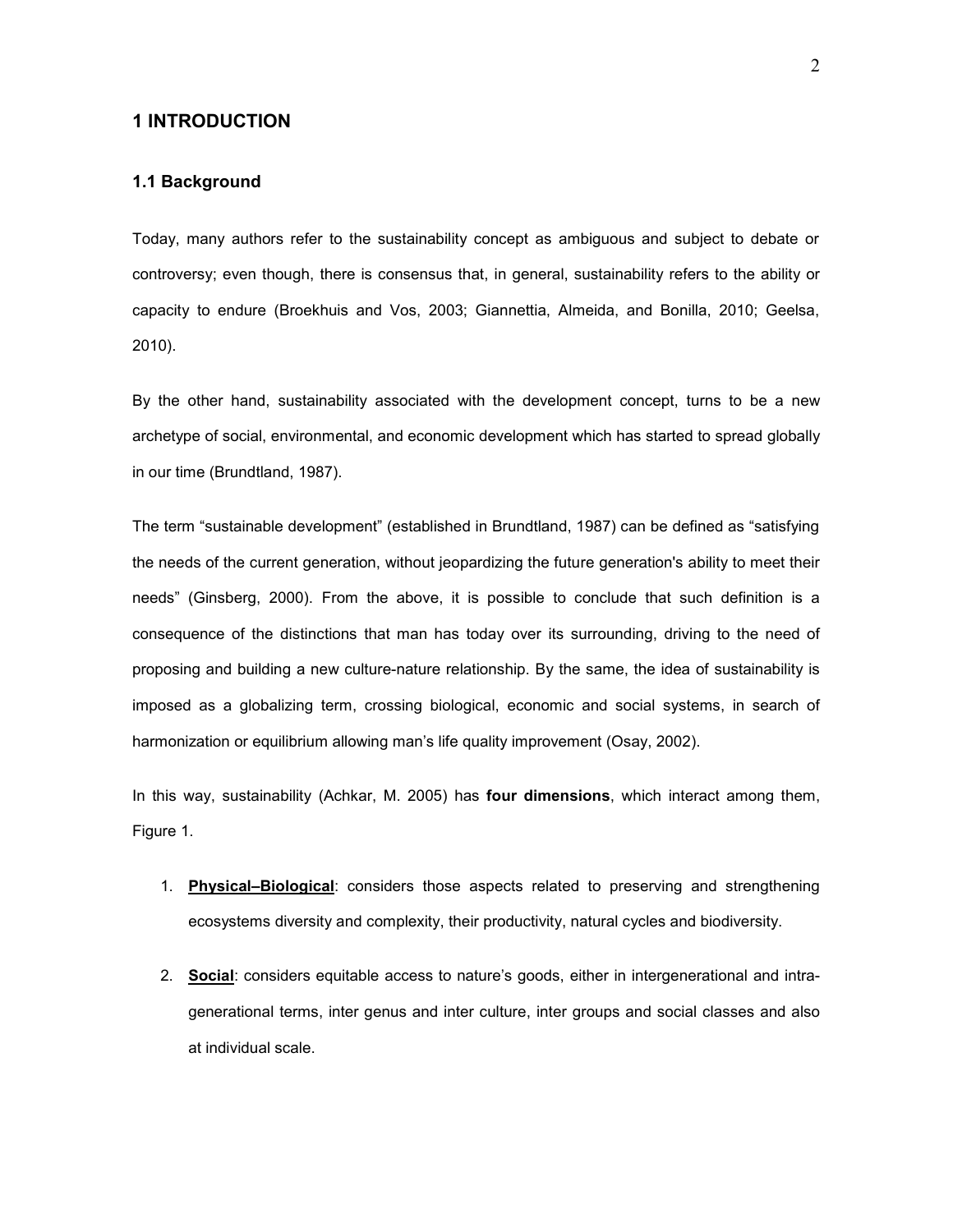- 3. **Economic**: includes the overall set of human activities related to good and service production, distribution and consume. It is necessary to redefine traditional economic concepts, especially needs and satisfiers, material and immaterial, social and individual, needs.
- 4. **Political**: refers to person's direct participation in decision making, in defining collective and possible futures. Public goods management structure and democracy contents.



Figure 1. The four dimensions of sustainability.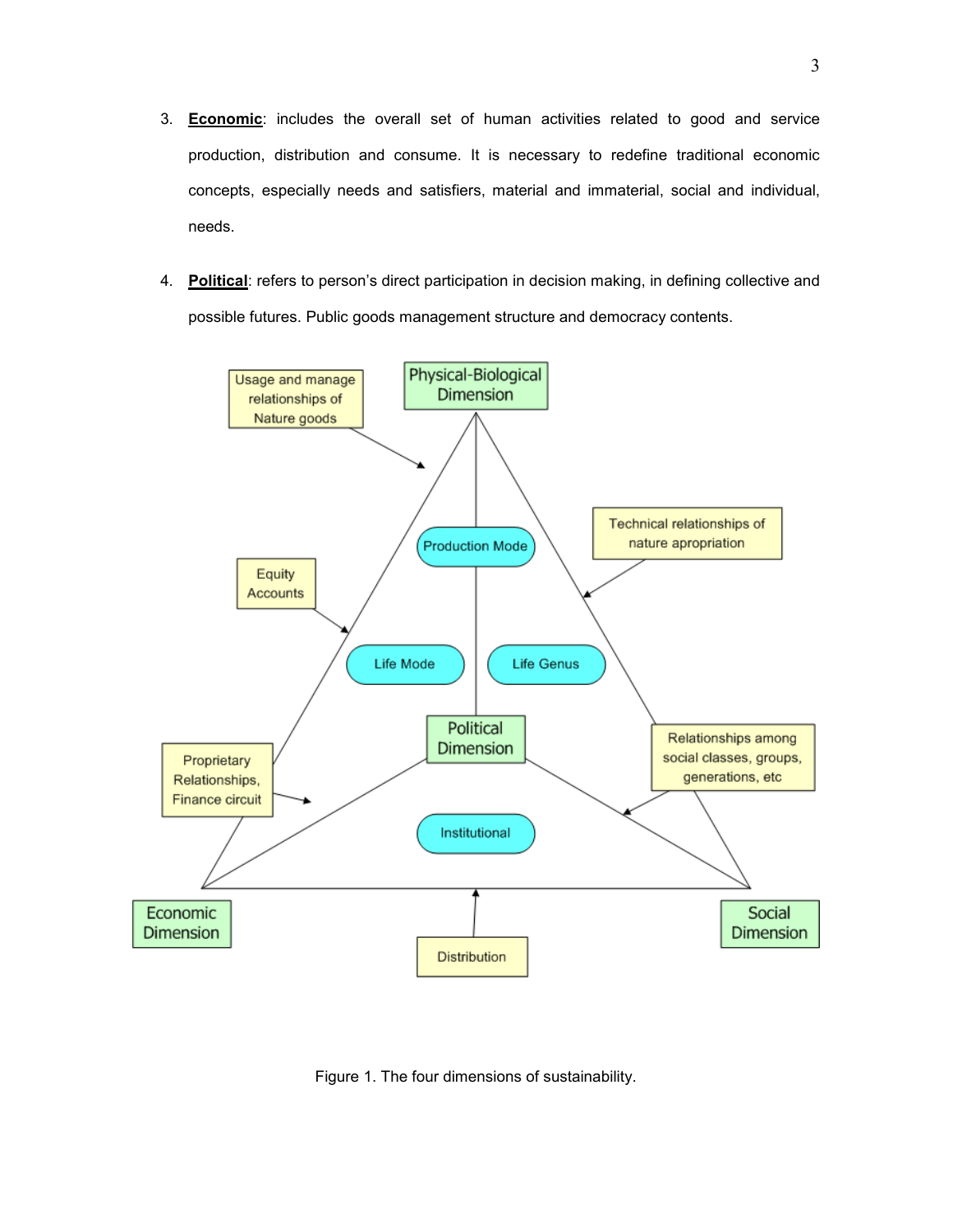Under the horizontality premise, there arises then the challenge of modeling sustainability indicators, which keep interrelated and integrated the biophysical, social, economic and political dimensions, in such a way that is feasible constructing a base, upon which decisions could be made in every level of sustainable development. In addition, it is necessary to bear in mind that there will be indicators which can be applied on a global scale in the same way, in any place; nevertheless, there are indicators that can be inadequate or insufficient to measure sustainability in a certain region. In fact, experience shows that difficulties exist for data gathering and evaluation to be used as valid sustainability indicators. Also, indicators do not turn out to be completely precise, because they are either incorrect or deficiently applied (Osay, 2002).

In spite of these limitations, at present it is inevitable that economy includes in its balance sheet either social or environmental sustainability. Proof of it is the creation of Performance Standards that help IFC and its clients to handle and to improve their social and environmental performance by means of a result-based approach. For achieving the expected results, it is essential a consistent approach be applied in order to avoid adverse impacts on workpeople, communities and in those cases where it is impossible to avoid, reduce, mitigate, or compensate the impacts, as appropriate.

Nevertheless, facing all these good intentions posed above, sustainability as a proposal was born from a conception dissociated from the world. We believe, and as we will see in the next section, that the mistake or lack to which most of the authors refer has its correlation in this knowledge dissociation and in logical types confusion. The sustainability viability either conceptual or practical must leave obligatorily the epistemology of certainty and the objectual reductionism to move towards an epistemology constituted from complexity, uncertainty, and relationality.

Facing the above stated, this work proposes that sustainability is in the base of the relational structure of cultural systems. By that, developing indicators implies evaluating the robustness of this structure related to the semiosis generated by the system to survive. In contrast to traditional indexes, this proposal allows to evaluate if the organization, facing a specific concept (e.g.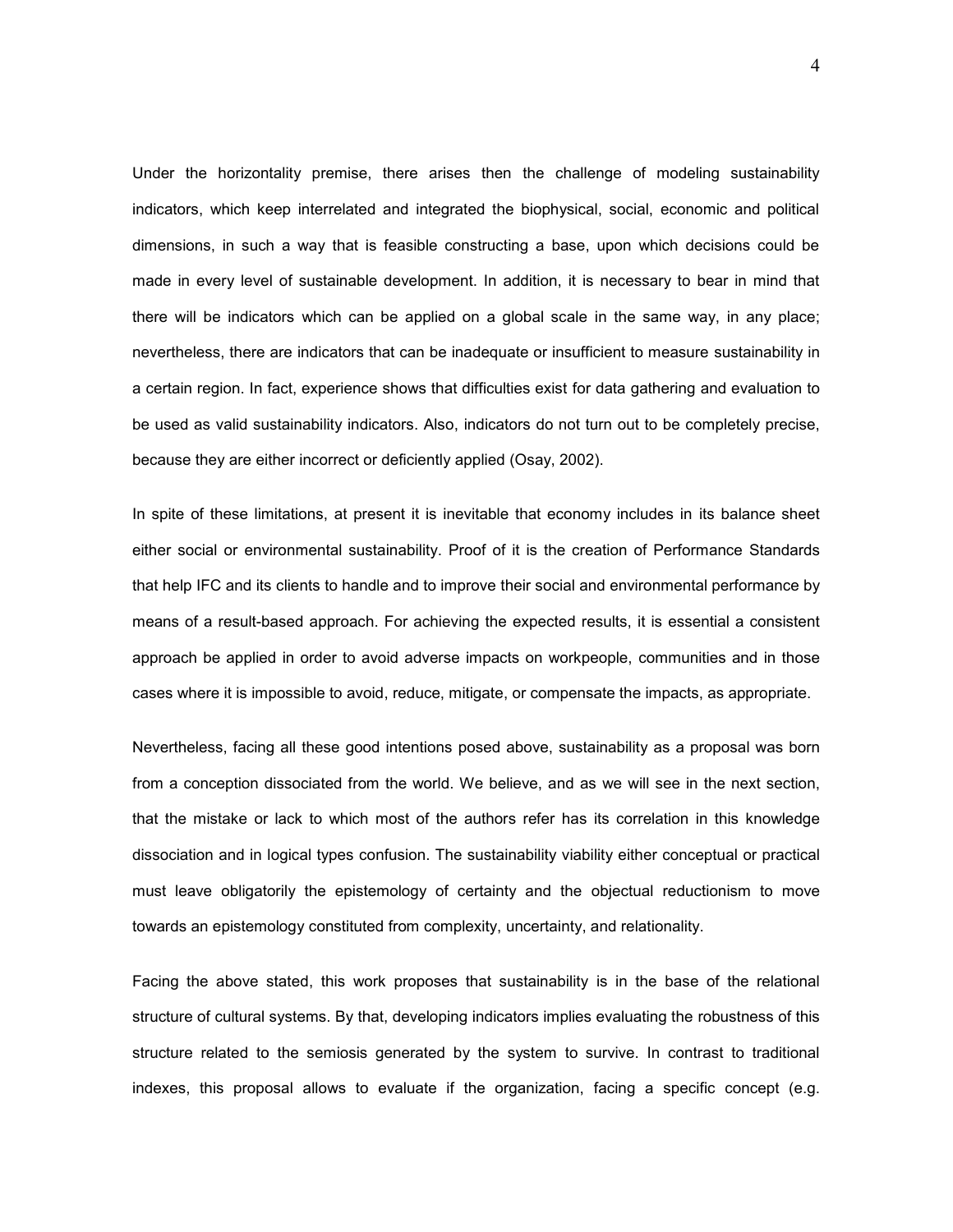environment), generates coherence and congruity in the decision making process related to this one. Therefore, **Sustainability** from this perspective is the organization's conservative strategy, as a relational system, from structural or configurational changes in the relationships, determined from the culture.

As an example, if in an organization the environment concept generates a schyzodemic semiosis (dissociative), there will be low coherence and congruity as regards the decision making process associated with this concept, what would convey in high environmental liabilities compared to the assets produced in this economy scope. Therefore, this organization would have high credit risk, independently from complying with a series of "classic" performance standards.

# **1.2 The unfeasibility of environmental and social scopes as foundational categories of sustainability.**

The linearity and rigidity of the objectual and empiricist paradigm which supposes a unique and universal reality, accessible to each and everyone, and that exists independently from the observer's observing, has entered into a deep crisis in the last 20 years (Abel, 1998; Bateson, 1973; Bullen et. al., 1997; Edmonds, 1996; Varela et. al., 1992). According to this way of thinking the world, the organism condition is essentially passive, responding to an external ambience where things or objects have a meaning by their selves which is accessible by being previously and objectively defined. According to Guidano (1991), "In this look, human mind evolves as a passive recipient of the external order, which will determine it almost in its entirety". In this vision, what is named horizontality is no more than the strategy of linking the dissociation of Social and Environmental categories, fruit of the reduction and split of the Culture-nature relationship. Social sciences, particularly Sociology, became seemingly bared facing the environment as concept; this is fundamentally because of the double belonging of the social and natural categories. This turns into the inability of presenting an autological speech in the creation of a society-nature theory. The crisis of Sociology, described by Luhman, considers its inability to present an autological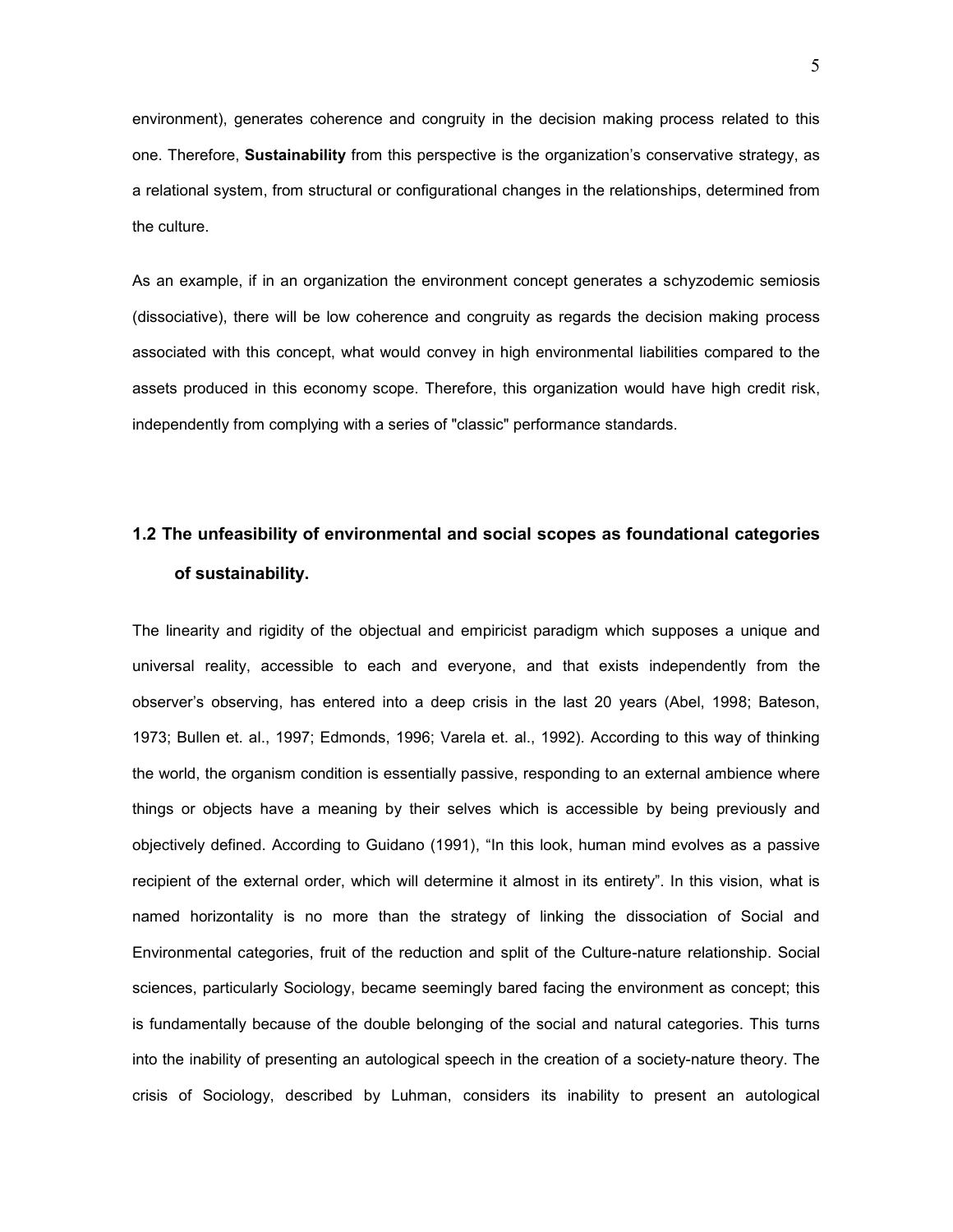component when creating a theory of society; this is, to understand its object as something describing itself. This turns into the inability of explaining constant structures of the experience and the social action, for which it is not possible to explain the society as result of a predictive process of alternative selection by the individuals.

An example of this operation is the following: let's suppose that we have to evaluate the sustainability of a forest; where do we classify the unit "forest", in the environmental domain, in the social domain, or in both?

If we classify it under the environmental domain, then its sustainability is independent from the social domain, since from its inherent properties it might be handled and reproduced. From this perspective, it would be enough to know the properties that make the forest to allow its sustainability. If we think it better, in the current description the social domain does not appear, we are talking about a forest out of the social domain, although we are talking about it.

If, on the contrary, we refer to the forest from the Social domain, the possibility of sustainability resides in the profit the forest produces, this economicist reduction is the most frequent. If, nevertheless, we persist classifying it under both domains, the solution is to incorporate explicitly the social component, through its regulatory function of exchange flows and biodiversity changes. Nevertheless, it is never explained, from this cognitive base, how it is possible to relate cultural, scenic, aesthetic and educational values to exchange flows and biodiversity. When the authors invoke, as a new approach, the ecological sustainability, the above mentioned relationships are considered done, they are a dogma not to be discussed (Kalin-Arroyo et. al. 1995).

In rigor, if we have to pose a new Culture-nature relationship, from its sustainability, the dissociation of this relation makes it unviable. This way, culture-nature systems organization must be understood as relational autonomic systems, this is, that the distinction basis is based on the relational process as organization rule and not on the entities that generate it.

On the other hand, the Economy as category does not belong to the same logical type of the Culture-nature relation, since the administration of the Oikos (οἶκος νόμος - Economy) or relational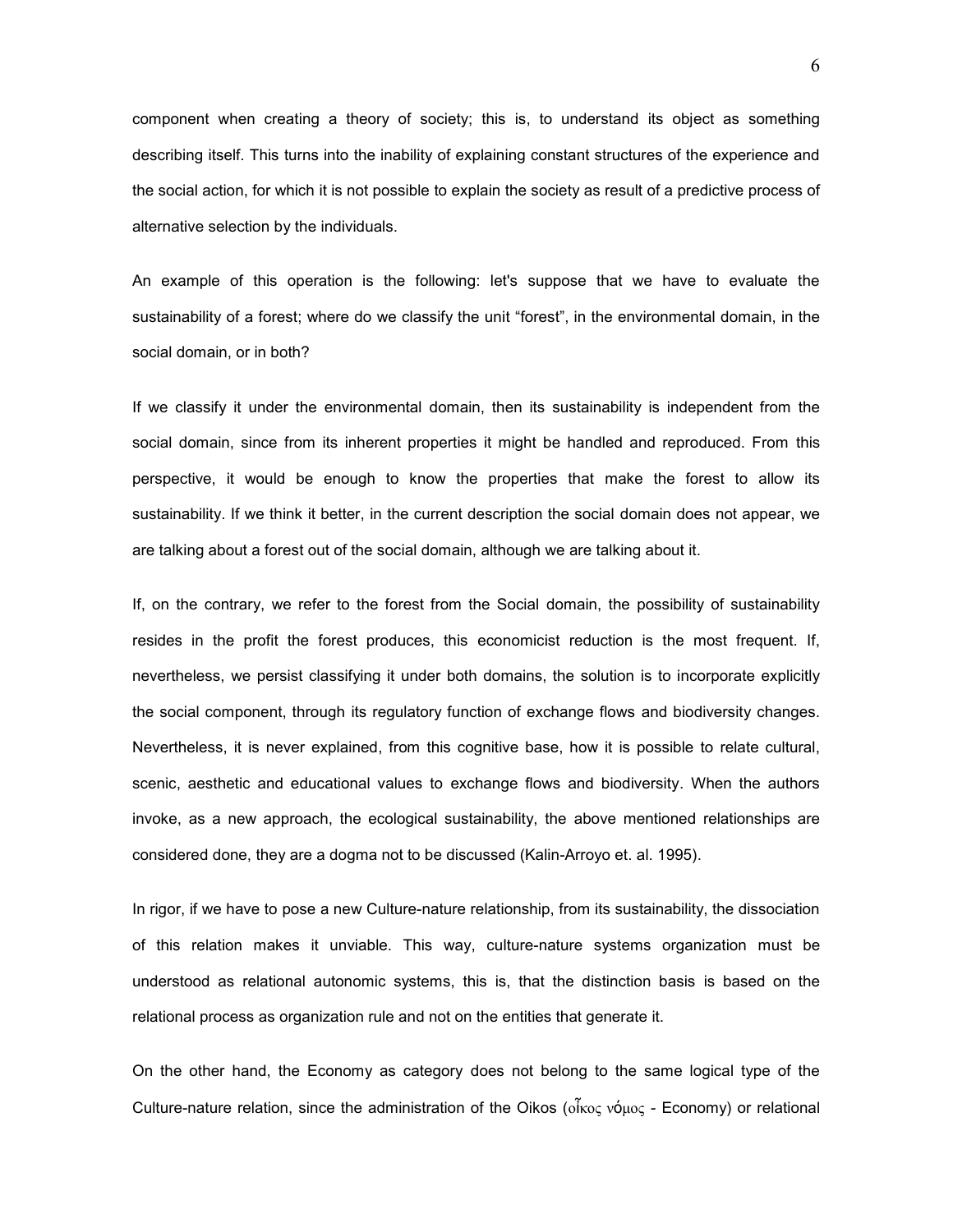system is determined by the cultural relational type. By the same, Economy is a member of the class Culture, being these in a hierarchic relationship and not between pairs.

Understanding Culture as meta-configurations organized on the conservation of bonding rules (what one makes own) and belonging (one makes part of) which allows territoriality to be realized (Lavanderos and Malpartida 2000); the emerging relational type can generate or not viable structures to reproduce the cultural system organization. We refer to territoriality as the effective equivalence process in the meaning configurations exchange (maps or scenarios) from the activity generated in the communicating observer's environments for bonding and belonging (Lavanderos 2002).

# **2 SUSTAINABILITY PROCESS: DESCRIPTION, EXPLANATION, AND TAUTOLOGY.**

If we define the **Sustainability Process** (SP) as a system of actions towards achieving a goal, then its success depends fundamentally, from the relational vision, on the coherence among what is described, the associated explanation and the legitimacy of the tautology to the relational network. The description of the actions does not endure any logic; it is, as points out Bateson (Bateson, 1980), a series of facts of which we do not know how they get interconnected. By the same, the explanation will not supply any information more than the already owned by the description. It is then the tautology or connective form applied to the description which allows connecting the actions generating sense to the series of facts contained in the description for a certain context. Then, when we refer to the tautology legitimacy, what we state is that for a command relational network, an instruction not necessarily achieves an explanation generating decisional coherence, this means that the narrative should match what it is going to be done with what finally is done. This way, the Sustainability Concept refers to the legitimacy degree of the tautologies used in the productive management process; i.e. the greater the tautological legitimacy the greater the coherence in the management process which will have as consequence a highly cohesive relational network (use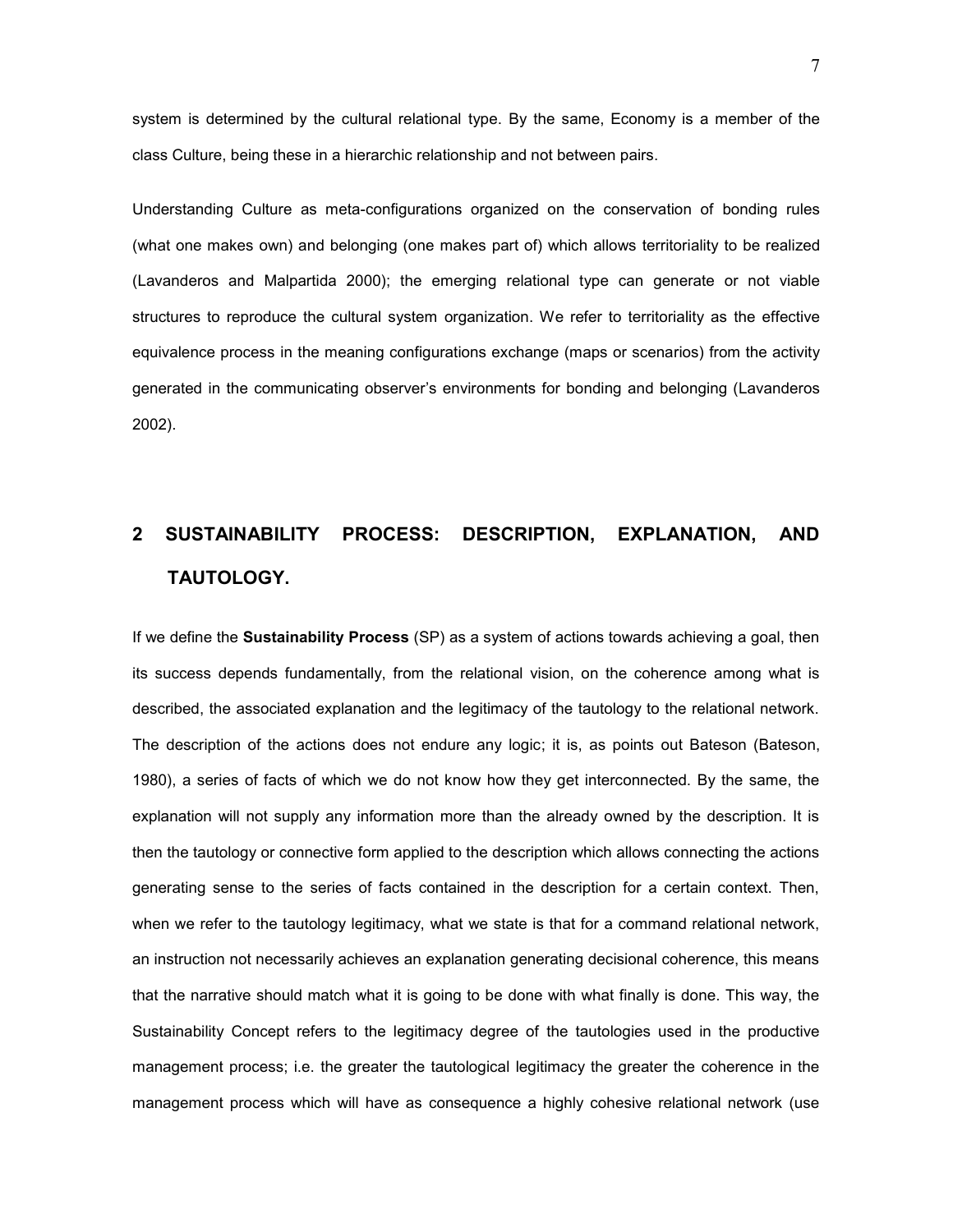value), coordinated, decentralized and with high power of exchange (change value). Then, it is a matter of understanding SP as the semiotic-aesthetic effective exchange which allows the network to act cohesively to achieve a goal. We understand semiotic-aesthetics as relational configurations generating effective and affective belonging and bonding. The above could be exemplified in the following way: it is not enough that the leader generates orientation in the actions with high explanatory value, fruit of the applied tautology, but also it shall be legitimized in the subordinates affections or confidence.

From the beginning, an effort has been done to develop a "Sustainability Theory" and its corresponding indicators, based on the rigor and objectivity of the scientific method which implies rationalist rigidity, objectivist insensitivity, reductionist simplification, neutrality farce, and indifference facing history and context, proper of the dominating positivist paradigm (Lavanderos, 2002). The goal, then, is to open up to a thinking style open to interpretive, methodological and ethical sensibility. That implies to assume uncertainty and instability as premises for strategic sustainability management, and including complexity, diversity, interdependence, differences and non-linearity of ecological, social, economic, and political phenomena, and mainly the participation of the stakeholders affected by the strategic sustainability planning.

Facing this challenge, an epistemological change is proposed allowing structuring a theory for Sustainability from a complexity and uncertainty approach allowing evolving this way from a realismic ontology to a poscriptive epistemology of Sustainability. Such approach is possible to be found in the Knowledge Relational Theory.

Relational Theory is an explanatory system that bases its operation on the relation as a sense and world generating process. To this theory, in cognition the relational unit is Organism–*Entorno*, contrary to the classic proposal of organization and environment or nature (Malpartida and Lavanderos, 1995 and 2000). The *Entorno* of the observer is made up of territoriality relational configurations, which are unique and permanent to this one. Therefore, the common sense inconsistency (Complexity) is an answer to the reduction of the territoriality.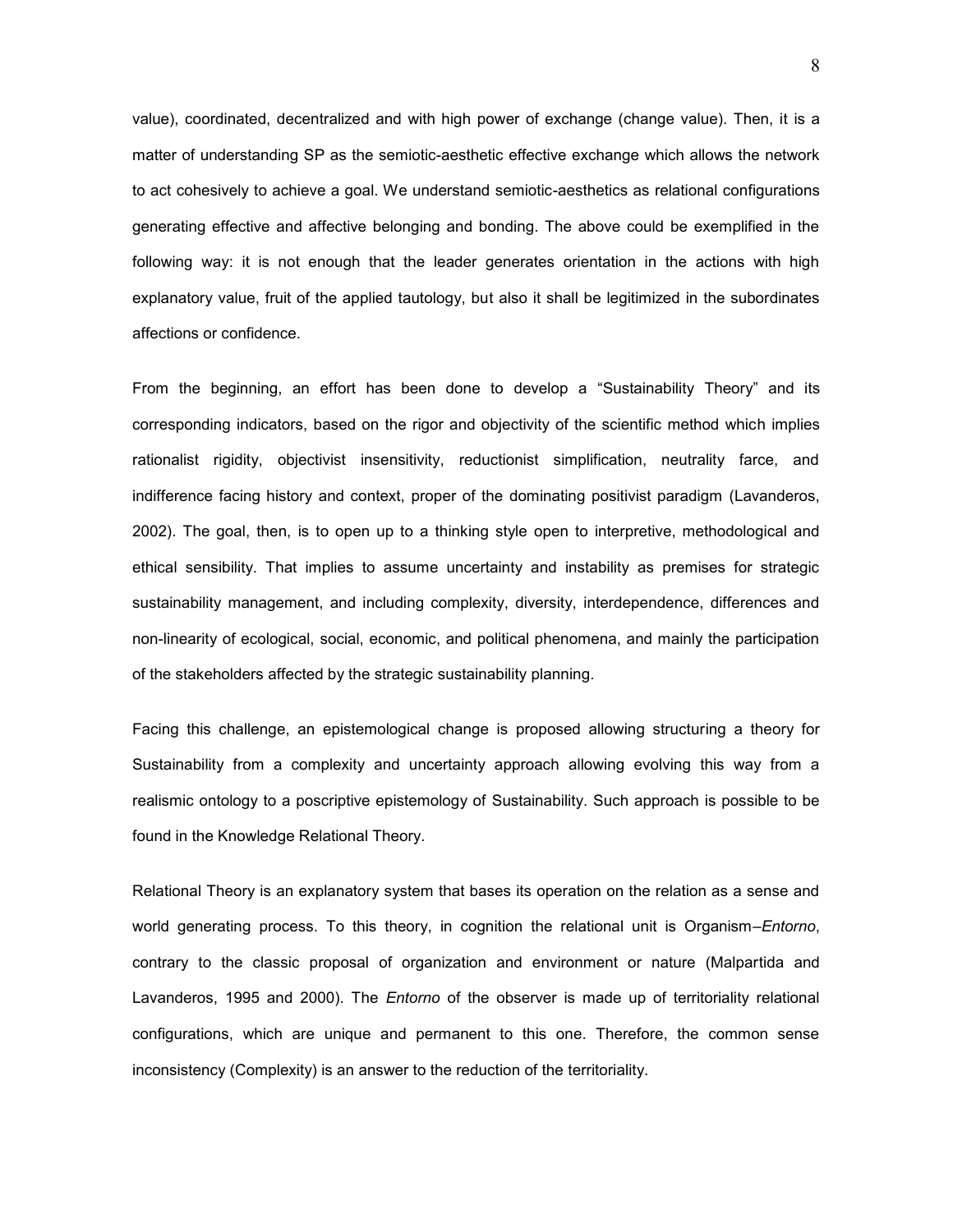The unit description, interpretation and manipulation constitute the basis of all scientific activity. Independently of the nature of such units, these turn out to be a necessary condition, whatever it is the observation field considered.

In the relational process, objectivity does not refer to the territory or nature (experiencing), but to the process of obtaining the map (reformulation of the experience); that is to say, what are the criteria, rules, alternatives or explicit or implicit conventions which accounts for the model construction process or reformulations in general and of explanations in particular (Kimovsky, 1995).

In case of Sustainability, the "relational" will be processed based on two fundamental parameters: Organization's **Coherence** and **Congruity**. This is, from the matching between the narrative and the action plane and the interchange capacity achieved from the configuration generated by the relational system when the sustainability concept is introduced as a configurator of such relationality.

## **3 PROPOSAL**

#### **3.1 Organizational Sustainability by Coherence and Congruity. The ORSI index**

In the current context, the value generation process roots in understanding the strategic role of intangibles, especially when speaking about sustainability. Obligatorily, this statement involves a paradigmatic change in the vision of business and the role of R&I (Research and Innovation) what would directly affect the development of innovation strategies. Taking the above as a basis, design efforts associated with R&I must be driven from the relationship between innovation strategies and the knowledge form associated with its development, since value generation would be explained in better degree in the new economy scope.

One feature constituting this relationship is expressed in the **coherence degree**, which is the closeness between the narrative of decision-making and the actions properly made. Therefore, a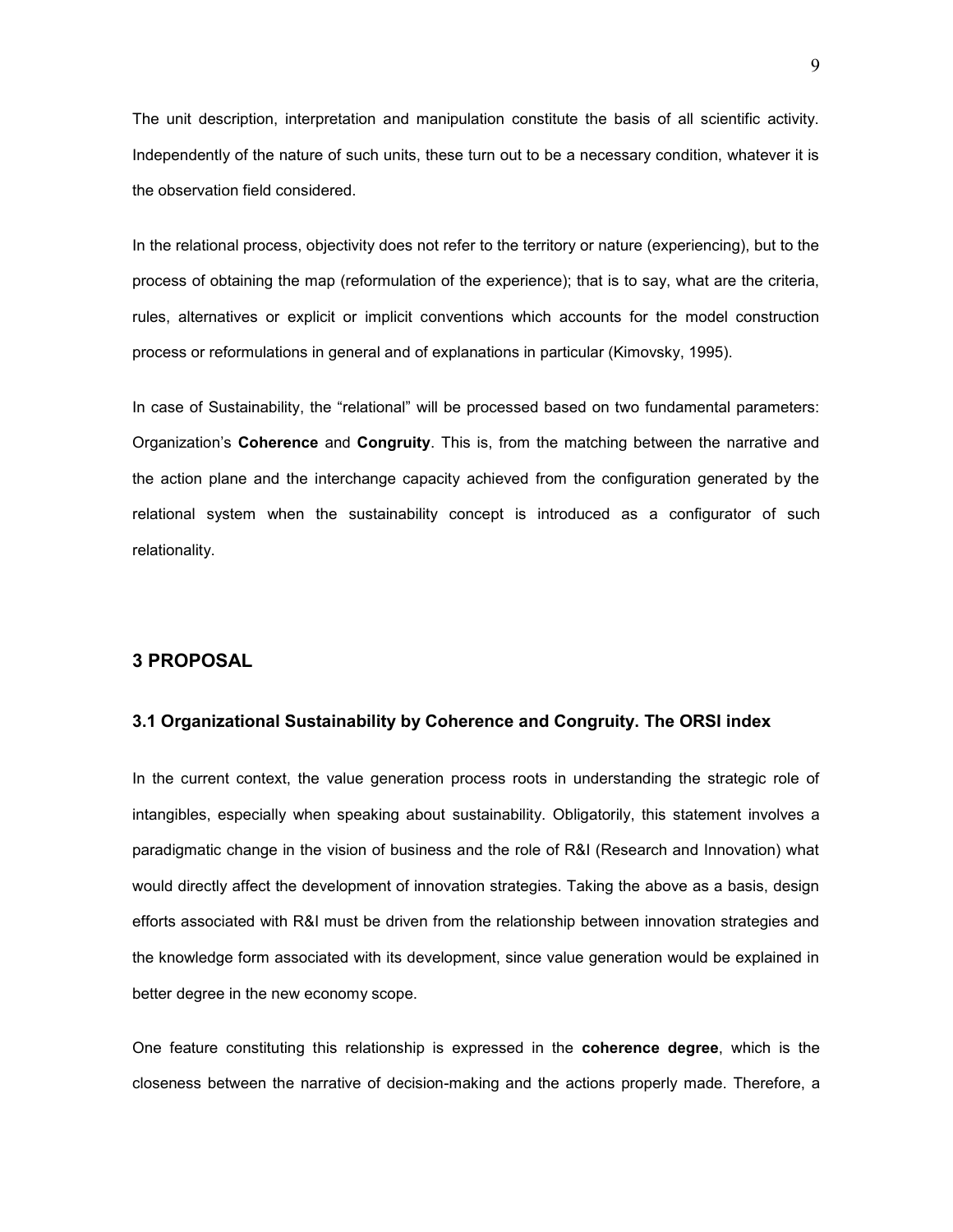small gap leads to a high organizational coherence degree. Under this scheme, management is stated so that its results change, from a certainty vision to one of confidence. This separation from certainty responds to the fact that organizations must be understood as communicating networks, where transactions are organized and directed from culture–language relationship, so any operation–action is always an interpretation.

This uncertainty condition in the interpretation allows to venture, then, that the center of attention is not goal fulfillment, but coherence generating confidence. By the same, it is through coherence that the generation of value might be explained, in a better degree, in the sustainable development scope. Managing coherence implies designing a strategy to diminish the gap between the narrative and the actions derived from the decision making, so that a lower gap drives to organization higher coherence degree.

Value will arise in every step of the relationships of the production process assembly as it controls the difference between the saying and doing scopes. But, where is this difference located? What determines the difference between the narrative and the action scopes? A possible answer is to explain it by means of two concurrent processes:

- Meanings Exchange (effectiveness in command reproduction), and
- Network Interactivity (behavioral process of rapprochement or rejection between actors, at the moment of carrying out a decisional process).

In other words, the network has a way of thinking and doing, fruit of its history of decisions, which is conservative through shielding or closure operations facing external agents. This means that a person joining a network to work for the first time will not understand the working codes of the network, although the words are the same he/she handles.

Simultaneously, the persons who make up the network do not necessarily understand what the boss pretends in decision making, what will generate uncertainty and actions will be far from the expected. Likewise, there are good and bad relationships, which can be momentary or permanent.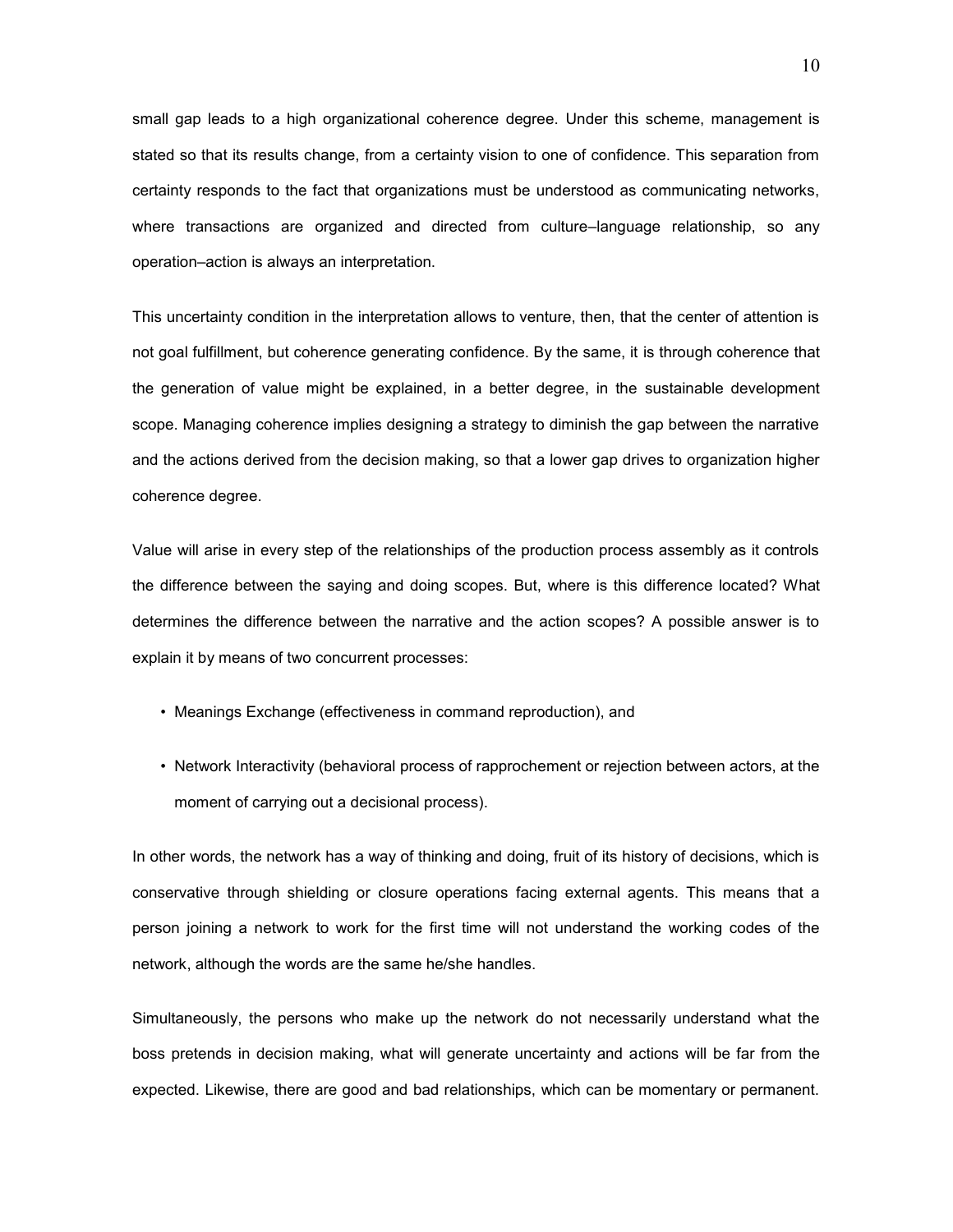These processes generate differences between saying and doing and are responsible of effectiveness and efficiency loss facing strategic operations as in sustainability.

An organization can be defined as a "constituted relational structure, from its culture, from narrative and behavior configurations for decision making in contexts of certain meanings"; then, the coherence concept binds closely to code and meaning notions as base operation. This leads us to reconsidering management, going from a certainty belief to a confidence sensation inside uncertainty or complexity. From the above, if we consider organizations as complex systems (since their operations are fundamentally processes organized in the language, which introduce the uncertainty condition), it does not turn out to be strange to observe, in practice, the low correspondence between strategic programs and their accomplishment actions.

Analogous to Network concept, we have defined Rel or Relational system, which allows locating organizational problems in the relations that emerge on its daily dynamics; the above implies that relational methods evaluate persons as entities in regard to others. If we take that into account, the low correspondence would be explained as a specific state of the relational structure associated to decision making. Related to the above, we have defined that an organization's sustainability is the strategies to preserve the relationships which generate that organization. Strategies would be intended by those who make possible that preservation. Sustainability depends on two processes:

- An inner system, defined as **Coherence**
- An outer system, defined as **Congruity**

#### **3.2 Coherence definition**

Coherence is defined as "the closeness between the narrative of decision-making and the actions properly taken". Therefore, a small gap between them leads to a high organizational coherence degree. The value emerges in every process chain's link, according to the control of the difference;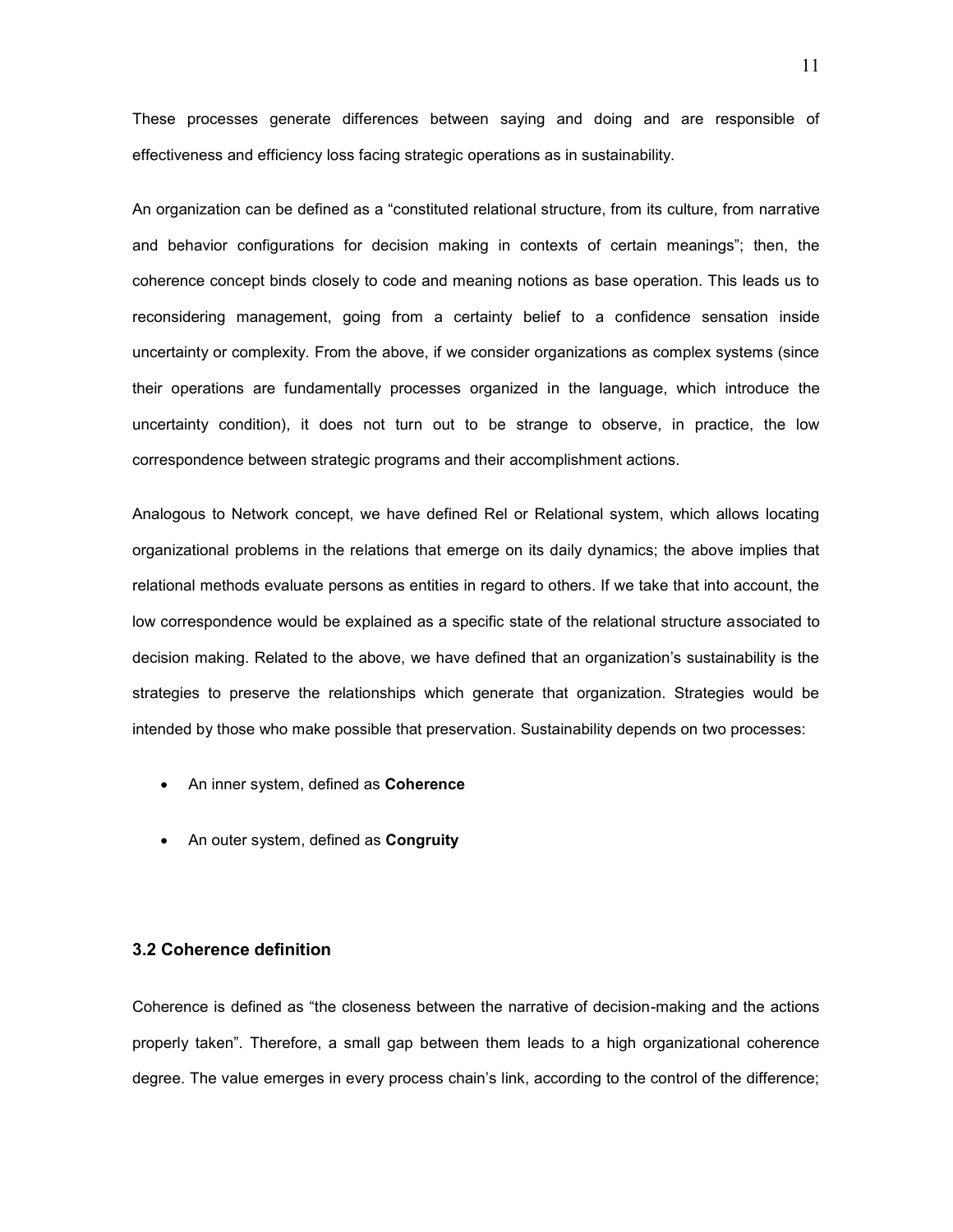this way, the knowledge process associated to wealth emerges from the recursive process of the extracted differences, exchanged among the stakeholders culturally constituted as a network (Lavanderos 2002, 2005; Lavanderos and Malpartida, 2001; Malpartida and Lavanderos, 2000). The knowledge happens to be a process of constant relational network configuration, which expresses itself in its own decisional style (from highly coherent to incoherent).

By analyzing the organization's definition, the coherence concept is tightly linked to the notions of language use as a base operation. This drives reconsidering accounting in a value chain context and audit from certainty distinction to one of uncertainty or complexity confidence.

Organizational Coherence is an emergent feature produced by the relationship between what is said by the leader and what is understood by his/her direct collaborators.

From the value point of view, we have that the Value of Use is a function of Organizational Coherence; where its generation depends directly on the cognitive type, semiotic quality, and trust.

Quantitatively, Organizational Coherence =  $\sqrt{NCAxNSAxNIA}$ 

Where:

- NCA is the Network Cognitive Affinity
- NSA is the Network Semiotic Affinity
- NIA is the Network Interactive Affinity
- Cognitive Affinity. Semiotic connectivity patterns are equivalent.
- Semiotic Affinity. Semiotic and Meaning patterns are equivalent.
- Interactive Affinity. Attraction patterns are equivalent.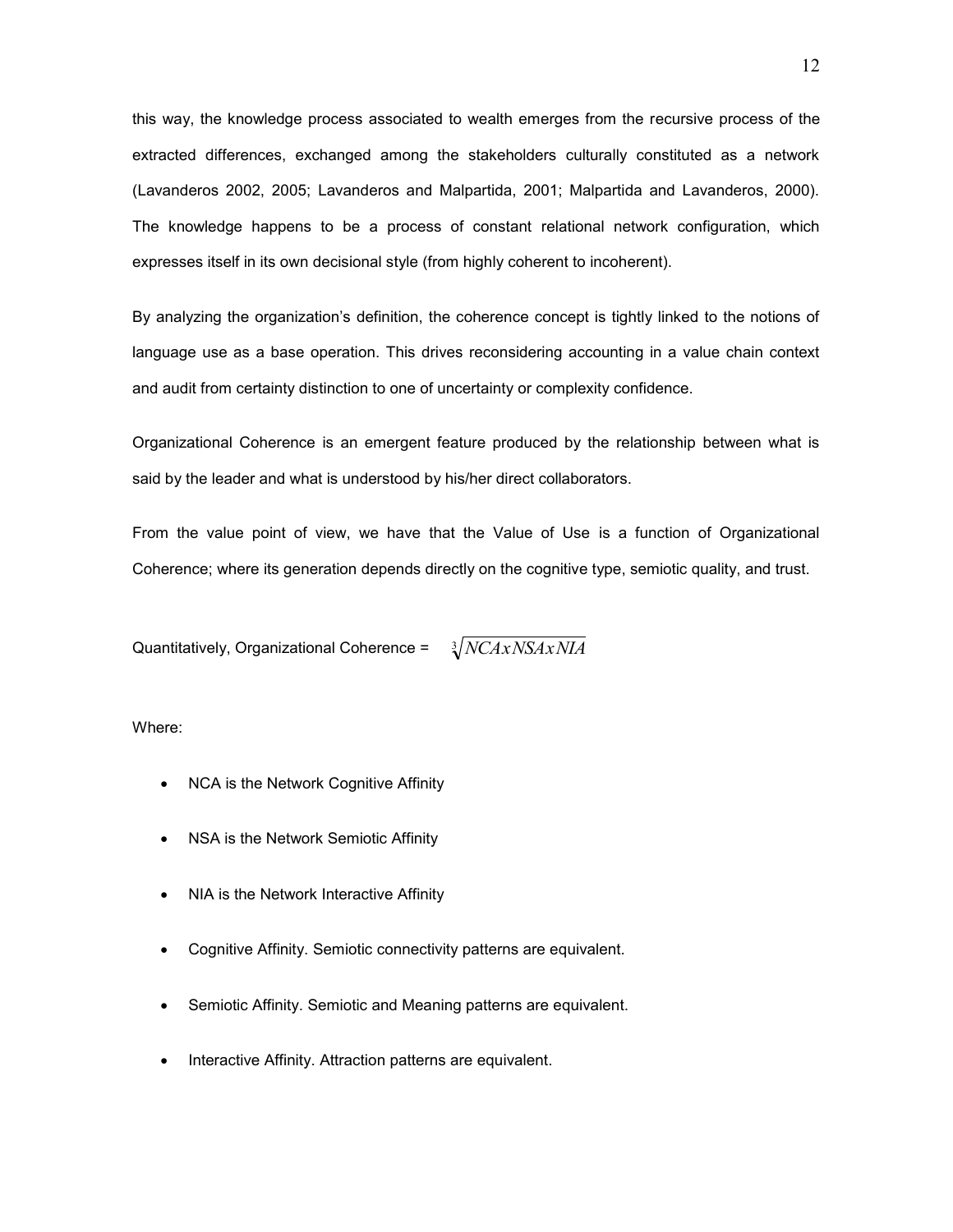The detail of the calculations and interpretation of the results can be found in Arenas et. al. 2008.

#### **3.3 Congruity definition**

Conversely, Organizational Congruity is an emergent feature of the relationship among the command team and other networks inside and outside the organization.

From the value point of view, we have that the Value of Exchange is a function of Organizational Congruity, which comprehends four structural relational factors (Co4 = Co-organization, Cohesion, Conduction, Coordination) legitimated in an exchange relationship among two or more Rels.

The formula for Congruity is:

Co4 is qualitatively expressed as:

 $\bullet$  Co4 =  $f$  (Co-organization, Cohesion, Conduction, Coordination)

Quantitatively, Organizational Congruity =  $\sqrt[4]{Co-Organization*Cohesion*Conduction*Coordination}$ 

The qualitative expression of the internal processes would be:

- Co-organization =  $f(G, S)$
- Cohesion =  $f(S, I)$
- Conduction =  $f(I, S)$
- Coordination =  $f(S, C)$

Note: C, S and I factors appear in different order, showing this way the difference in their relative importance for every case.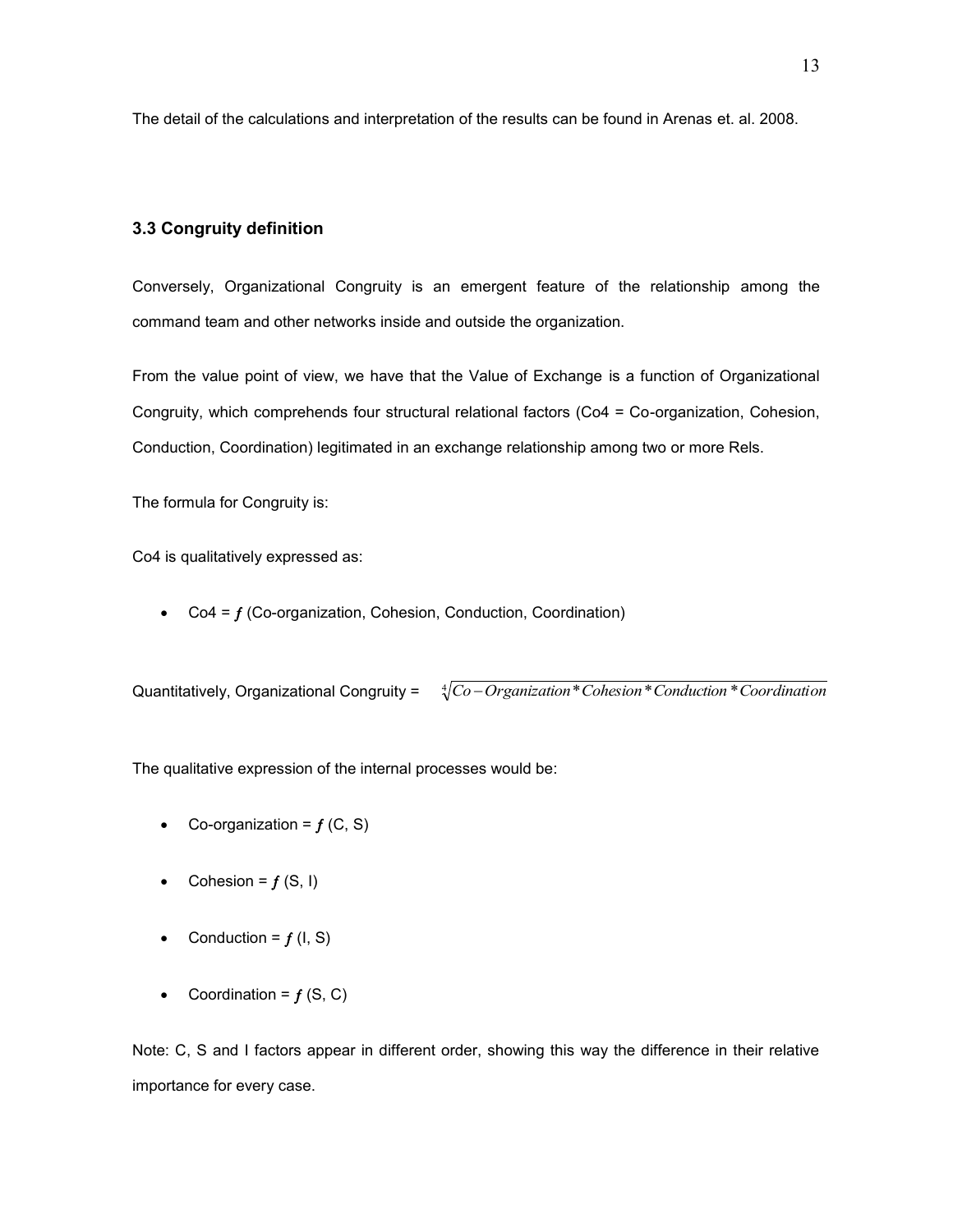The model can be seen in Figure 2.



Figure 2. Co4 relational structure.

Where:

- **Co-organization**. Code production to maintain the organization.
- **Cohesion**. Robustness of the resulting structure from the reciprocal relations determined by interactivity and Semiosis. This way, as more reciprocal connections, more network cohesion.
- **Conduction**. Is the ruling form associated to command, which goes from highly centralized systems (hierarchies) to decentralized systems (heterarchies).
- **Coordination**. Propagation quality (reach) among members of the network in response to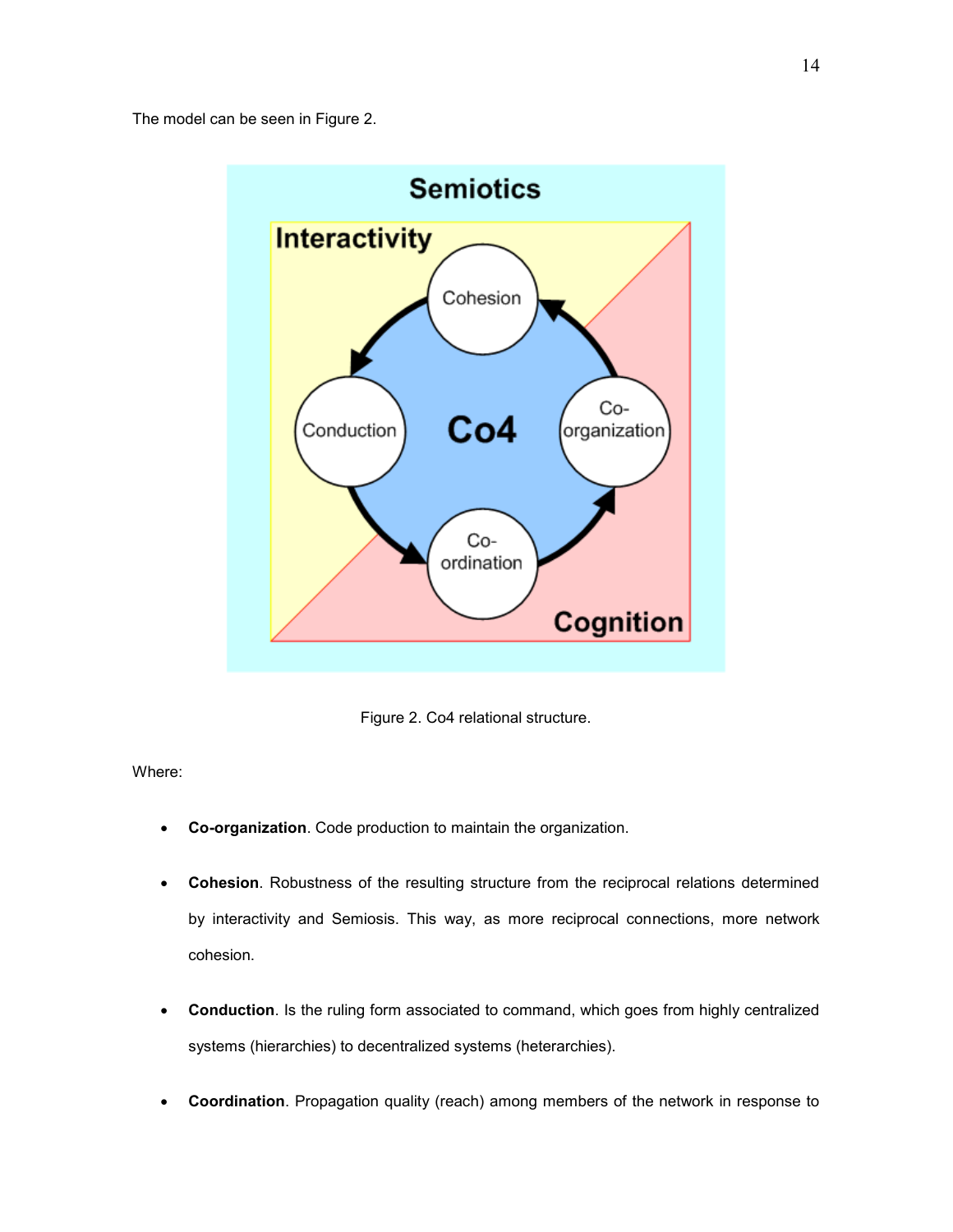an event.

- **Co-organization → Cohesion Transition**. Co-organization generates codes (relational structure) from one cognition form, generating cohesion.
- **Cohesion → Conduction Transition**. Cohesion defines the relational way which allows a specific kind of conduction.
- **Conduction → Coordination Transition**. To materialize, Conduction needs Coordination, it is a feedback.
- **Coordination → Co-organization Transition**. Coordination is the bridge to improve coorganization.

Likewise, the Strategic Alignment process to improve business coherence and congruity has been named Organizational Relational Sustainability Index (the whole –inside and outside– relational system).

$$
ORSI = \sqrt[2]{Cokerence * Congruity}
$$

Based on the above, if in an organization, considering its form of knowledge, they are not verbalizing the business key concepts (sustainability) and, at the same time, suspicion exists among actors; the possible result is a low coherence between strategic programs and their fulfillment actions. The expression of that will be a low ORSI value (low effectiveness when exchanging with external networks), low cohesion, low coordination, and high centralization (in conduction). This has three consequences:

- Low Social Responsibility.
- Low Environmental Responsibility.
- High Financial Risk.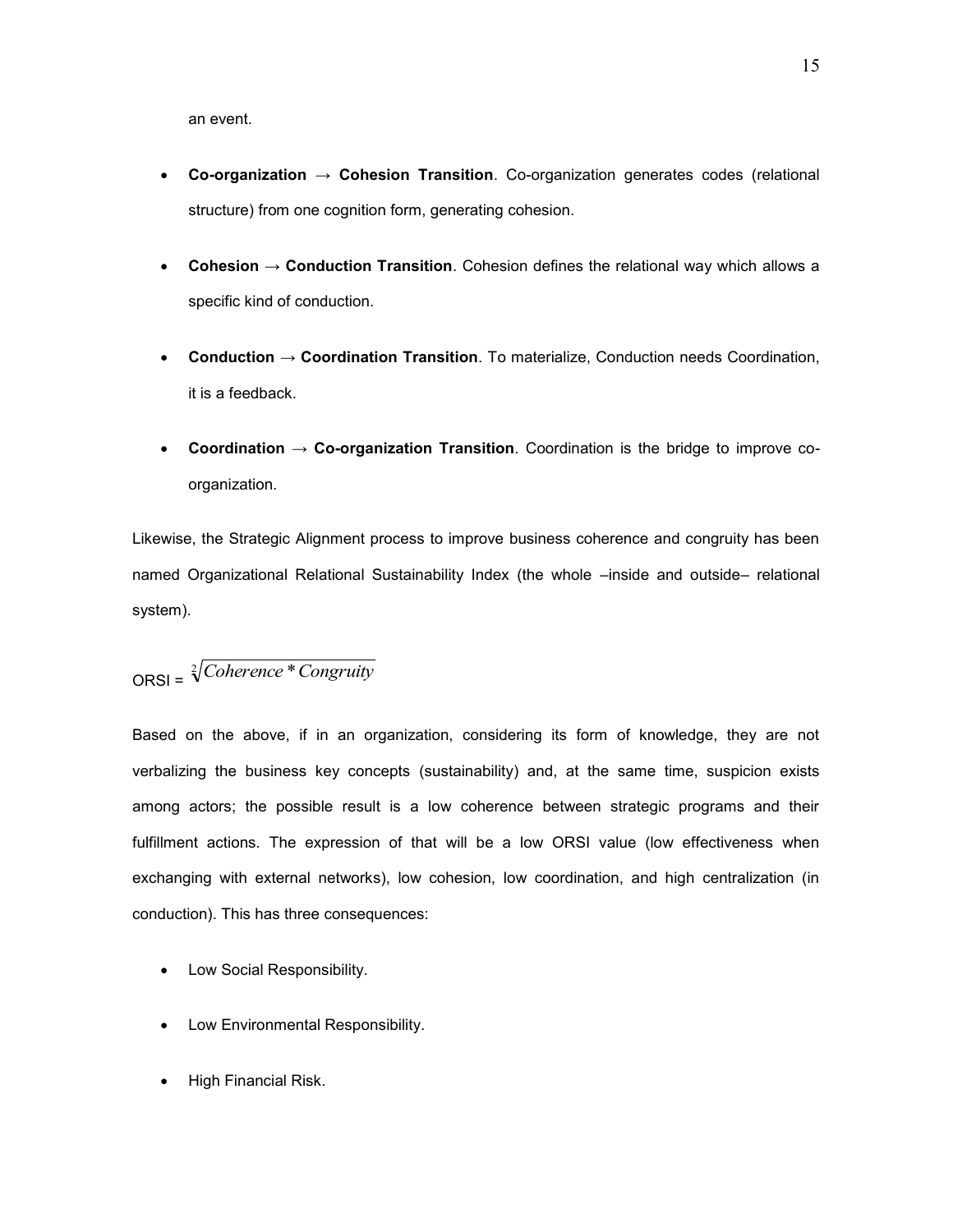The above because of low congruity and coherence, and also because the sustainability concept is not internalized in the decision making process.

#### **3.4 Sustainability Concept through ORSI**

The Sustainability concept is limited by a dissociative vision about it. Until today, the way of use of this concept has been circumscribed to find equilibrium between the social and the environment without reducing the economic scope. As a consequence, in organizational decision making processes associated to sustainability, the "environmental" is seen as an obstacle instead of an allied to wealth production.

Then, as this concept generates ambiguity and is not internalized as part of the value chain, the only visible consequence will be the generation of waste and/or liabilities, without taking into account the related assets; that is, the loss approach is materialized. In other words, given the current condition of the sustainability concept, is highly feasible to find a Co4 system with low cohesion, high centralization, low coordination and very low congruity –responsibility of interchange with other networks.

ORSI allows evaluating decision-action sustainability configurations the network can take, as bending and stressing from the triadic cognition-semiotics-interactivity occurs. These configurations are organization's **Coherency** and **Congruity** because they are legible not only to the network itself but also to the external ones, with which they have decided to establish, maintain or cut off relationships.

The way from prescriptive to postcriptive logic in relation to what is understood as sustainability knowledge production implies locating the creation of value (as SP) in the sustainability decisional process which can be shown as: description  $\rightarrow$  configuration  $\rightarrow$  explanation  $\rightarrow$  decision  $\rightarrow$  action between objectives and goals, between actions and programs, i.e. to look for the alignment according to the narrative and action axes. Incoherencies produced are fundamentally due to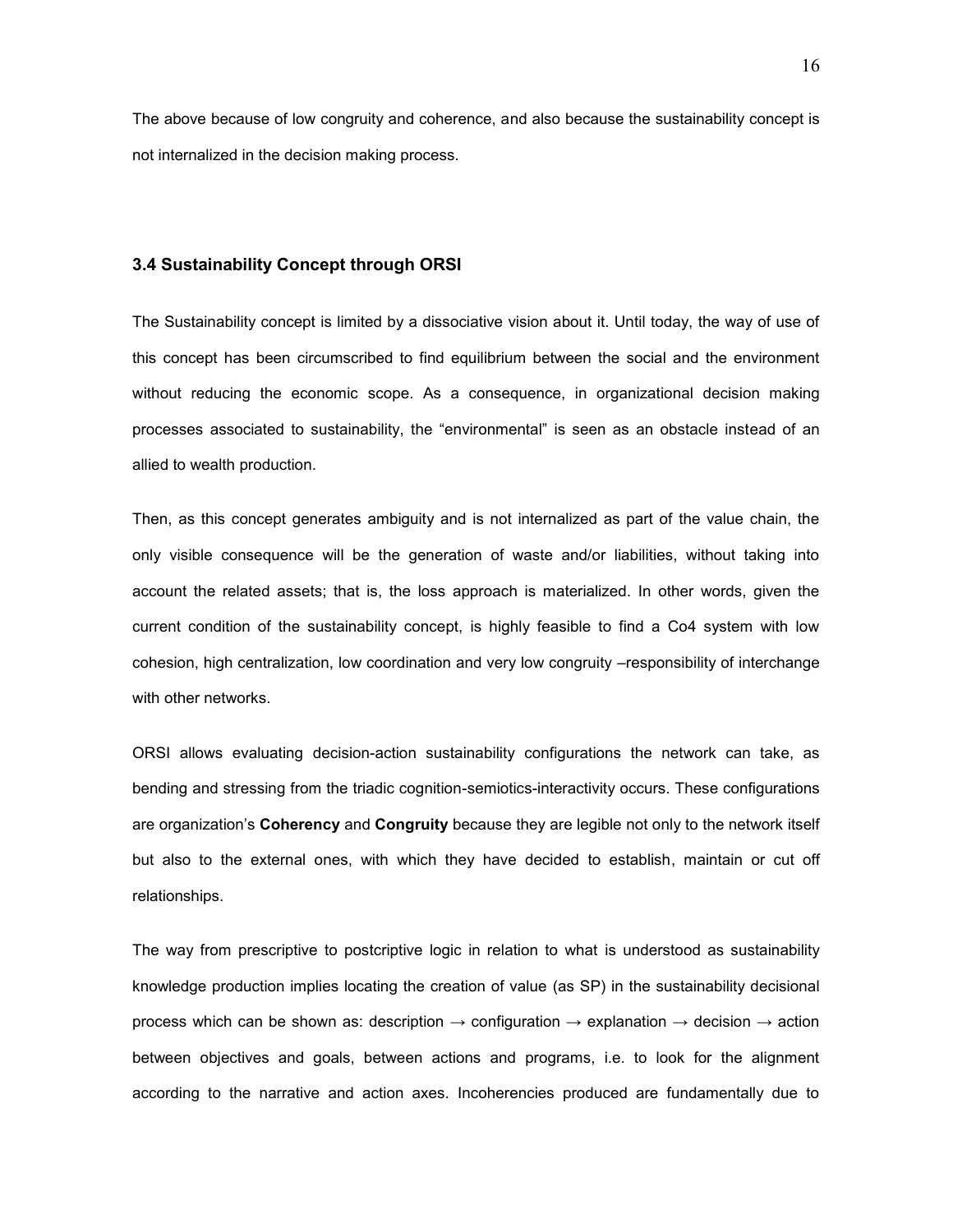insufficiency of communication support to control the difference between both axes, so difference amplification is generated, by cognitive type incompatibility or low certainty speech generation in decision making, or because in the daily affective ambience a symmetrical relationship prevents any possibility of network cohesion.

A way to resolve this ambiguity is using coherence and congruity generated by a productive network when structuring their relationships based on the sustainability concept.

The reason why it is important to generate coherence and congruity is because there will be a more equilibrated view of sustainability, and as a result the environmental assets and liabilities will be more adequately managed.

## **4 CONCLUSIONS.**

If we accept the relational definition of Sustainability, the relational structure generated by coherence and congruity related with the Environmental concept will be unsustainable, meaning high environmental risk. In this way, the evaluation of Environmental risk from the financial point of view is based on the integration between ORSI and IFRS's principles, where each organization should include Environmental Liabilities in the company's balance sheet. This sole act implies to evaluate the decisional process consistence trough coherence and congruity with technical and financial aspects. The above allows establishing only through one index which part of the asset is being charged to environmental variables.

Therefore, to assess environmental liabilities it shall be considered:

- Sustainability knowledge production as a consequence of environmental dissociation
- Operational Aspects
- Implementation and land use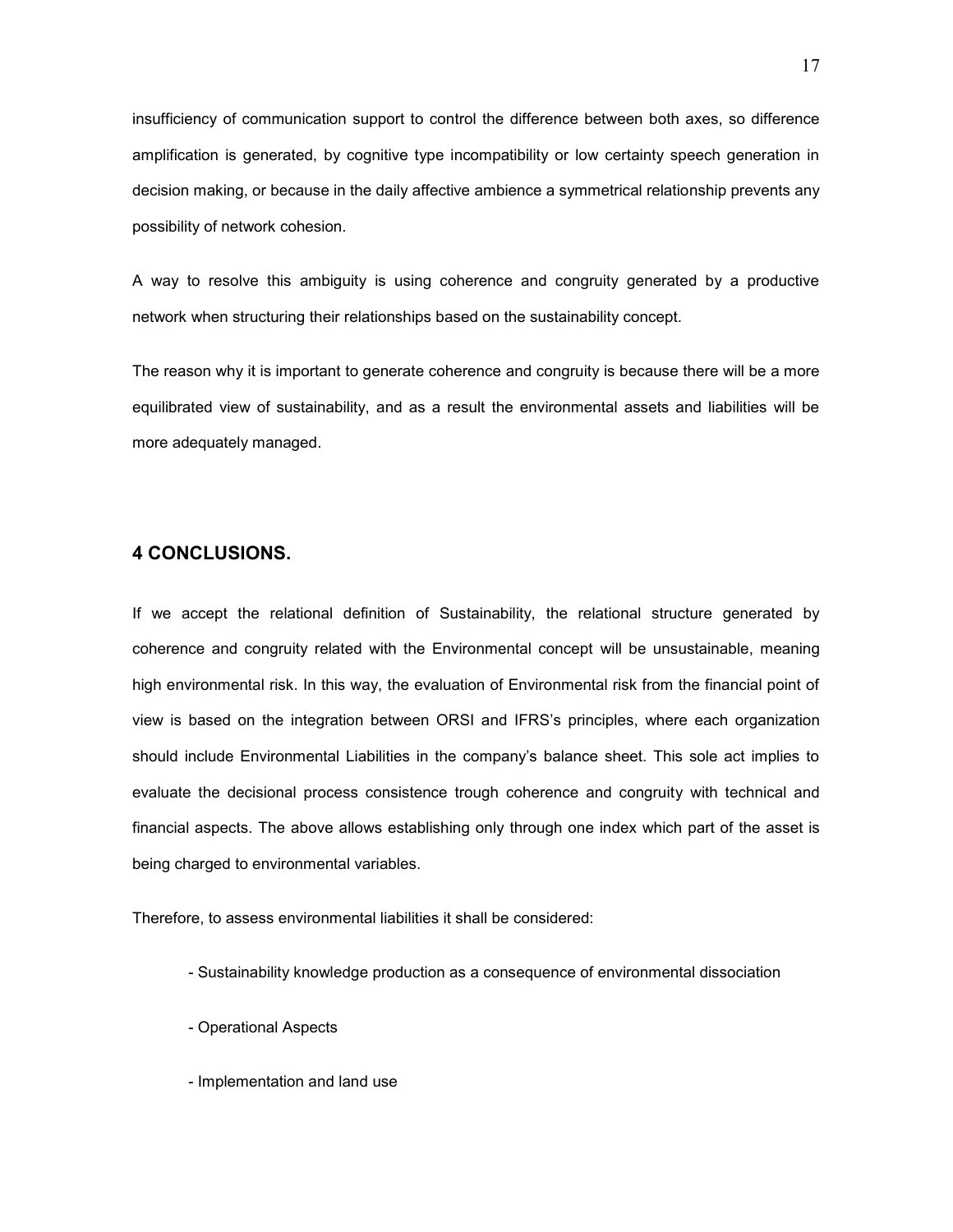#### - Closing, decommission and demolition, if required

Normally, productive organizations consider in this item aspects related to the closing of the exploitation phase without considering sustainability knowledge production associated to the decisional process; operational aspects derived from the production and implementation and land use; energy and water use, and waste management.

If we do not consider in first place evaluating sustainability knowledge production through ORSI, then we can do any (or all) of the following (Negash, 2009):

- 1. Not recognize short- and mid-term environmental liability (only long-term liabilities had been recognized) leads to direct impact over equity.
- 2. Prevent asset re-structuring (e.g. asset carbon re-structuring in the carbon market and carbon bond issuance). This not only implies liability but also creation of economic value.
- 3. Prevent from adequately compensate or mitigate liabilities impossible to re-structure, not linking CSR to liability compensation implies wasting investment which could be used in operational liability compensation and/or social bond issuance.

Therefore, a mistaken sustainability concept and technical/financial evaluation may lead not only to a sustainability reduction but also to a financial risk increase associated to this variable.

#### **5 REFERENCES.**

- 1. Abel, T. 1998. Complex Adaptive Systems, Evolutionism, and Ecology within Anthropology: Interdisciplinary Research For Understanding Cultural And Ecological Dynamics. Georgia Journal of Ecological Anthropology. Vol. 2, 6-29.
- 2. Achkar, M. 2005. *Indicadores de Sustentabilidad*. In Ordenamiento Ambiental del Territorio. Achkar, M., Canton, V., Cayssials, R., Domínguez, A., Fernández, G. y F. Pesce. Comisión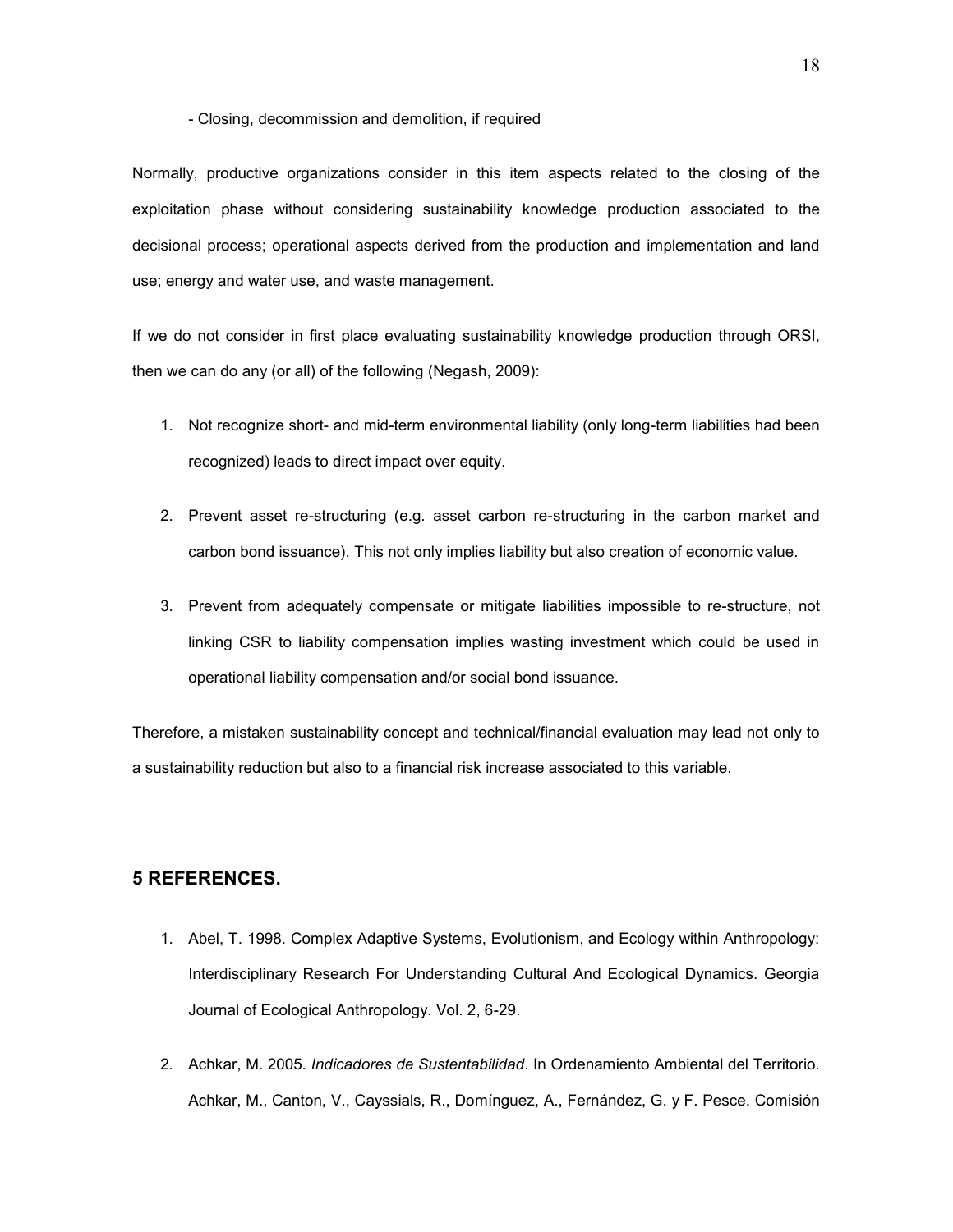Sectorial de Educación Permanente. DIRAC, Facultad de Ciencias. Montevideo, Uruguay. 104 pp.

- 3. Arenas, T., Lavanderos, L., Pérez, N., Fernández de la Reguera, P. 2008. *Diseño de una metodología para la formación y development de clusters basada en redes de valor y capital intelectual*. Kawax, Proyecto KEA-62, Conicyt.
- 4. Bateson, G. (1973). *Steps to an Ecology of Mind*. Paladin Books.
- 5. Bateson, G. (1980). *Mind and Nature - A Necessary Unity*. Bantam Books.
- 6. Broekhuis, M., Vos, J. F. J. 2003. *Improving Organizational Sustainability Using a Quality Perspective*. University of Groningen, Research Institute SOM. In [http://ideas.repec.org/s/dgr/rugsom.html.](http://ideas.repec.org/s/dgr/rugsom.html)
- 7. Brundtland, G. H., 1987. *Our Common Future*. Oxford University Press, Oxford, UK.
- 8. Bullen, N., Jones, K. y Duncan, C. 1997. *Modelling complexity: Analysing betweenindividual and between-place variation - a multilvel tutorial*. Environment and Planing A 29: 585-609
- 9. Geelsa, Frank W. 2010. *Ontologies, socio-technical transitions (to sustainability), and the multi-level perspective*. Research Policy, Volume 39, Issue 4. Pages 495-510.
- 10. Giannettia, B.F., Almeida C.M.V.B., and Bonilla S.H. 2010. *Comparing energy accounting*  with well-known sustainability metrics: The case of Southern Cone Common Market, *Mercosur*. Energy Policy, Volume 38, Issue 7. Pages 3518-3526.
- 11. Ginsberg, O. 2000. *Sustainability from the children's perspective - a journey through the landscape of German children's city farms*. Urban Agriculture Notes (available at www.cityfarmer.org). p. 1-6.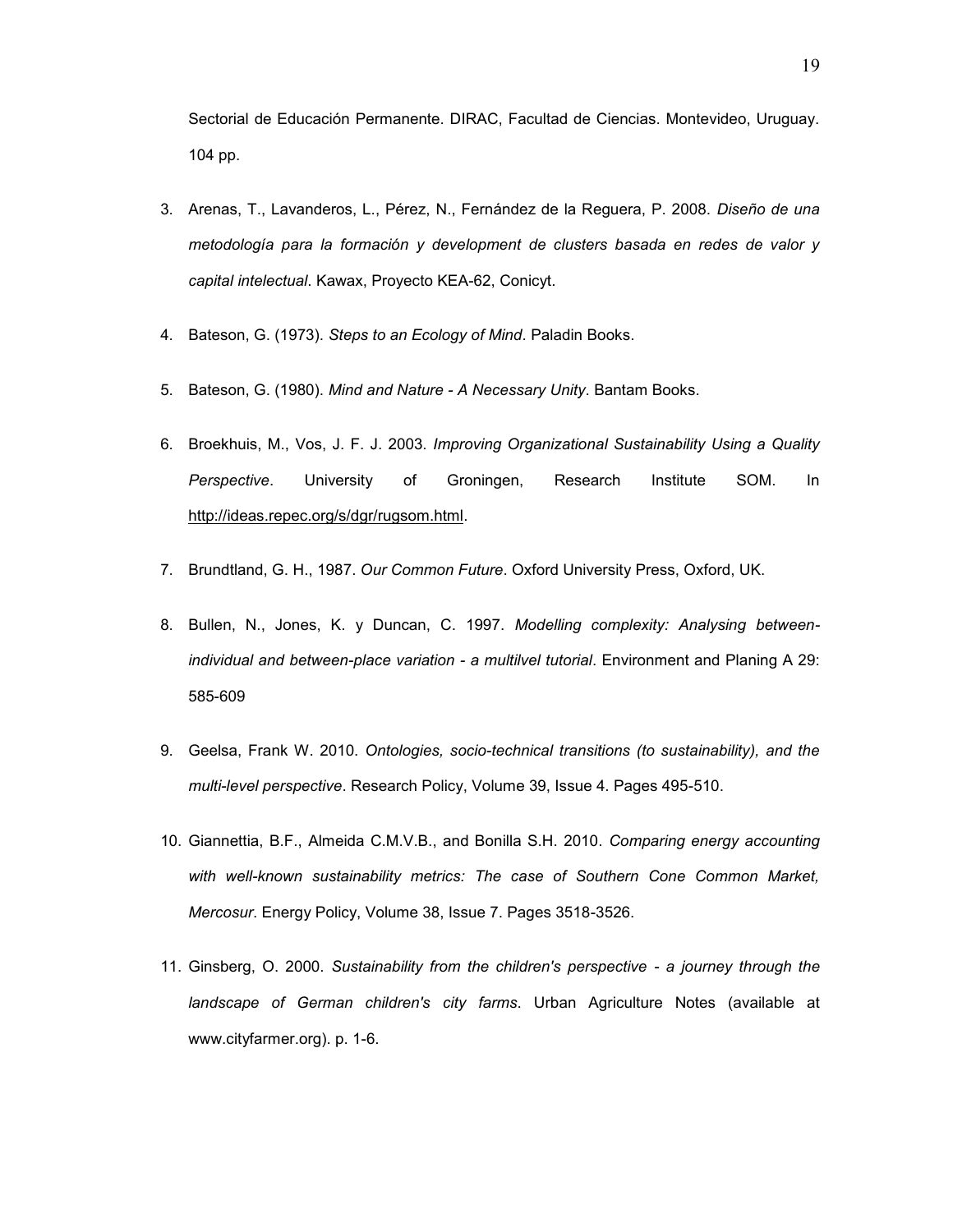- 12. Guidano, V. F. 1991. *Affective change events in a cognitive therapy system approach*. In J. D. Safran & L.S. Grenberg (Eds), Emotion, psychotherapy and change. (p. 50-82). New York: Guilford Press.
- 13. Kalin-Arroyo, M.; Armesto, J.; Donoso, C.; Murua, R.; Pisano, E.; Scalatter, R. & Serey, I. 1995. *Hacia un proyecto forestal ecológicamente sustentable*. Revista Chilena de Historia Natural. Vol 68 N° 4.
- 14. Kimovsky, G. (1995). *Las desventuras del Conocimiento Científico*. Una introducción a la epistemología. AZ editora. Buenos Aires. Argentina.
- 15. Lavanderos, L. 2002. *La organización de los Sistemas Cultura-Naturaleza*. Doctoral Thesis, Facultad de Ciencias, Universidad de Chile, Santiago, Chile. 160pp.
- 16. Lavanderos, L. and Fiol, E. 2010. *Production Cognitive Capital as a measurement of Intellectual Capital*. In Identifying, Measuring, and Valuing Knowledge-Based Intangible Assets: New Perspectives. Belén Vallejo-Alonso, Gerardo Arregui-Ayastuy and Arturo Rodriguez-Castellanos Eds. In press.
- 17. Lavanderos, L. and Malpartida, A. (2001). *Cognición y Territorio*. Editorial Universitaria UTEM, Santiago. 190 pp.
- 18. Lavanderos, L. and Malpartida, A. (2005). Teoría relacional de la comunicación como proceso eco semio autopoiético. *Complexus, 1*(2), 45-86, [http://www.sintesys.cl/complexus/revista2/articulos2/complexus2.pdf.](http://www.sintesys.cl/complexus/revista2/articulos2/complexus2.pdf)
- 19. Malpartida, A. and Lavanderos, L. (2000). *Ecotomo: A nature or society-nature relationship?*. Actha Biotheoretica Vol 48.
- 20. Negash, M. 2009. IFRS and Environmental Accounting. University of Witwatersrand, Johannesburg, South Africa.